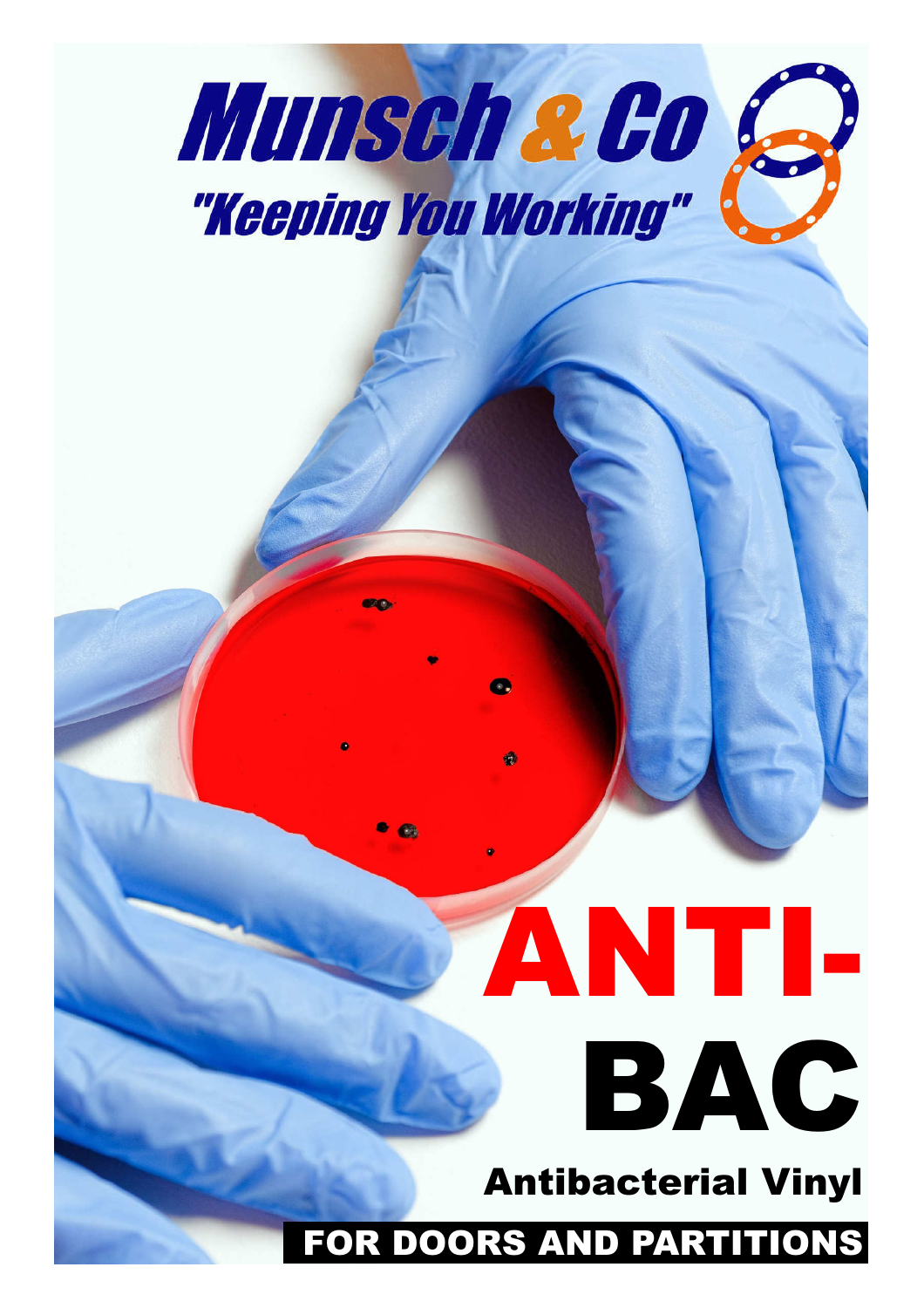#### FIGHT AGAINST INFECTIOUS RISK



There are  $3,000,000+DRS^{(1)}$  deaths each year.

98% are caused by bacteria in the lower respiratory system and remains the most deadly communicable disease.

Infectious risk is present in industrial environments, surgical units, in food-processing and pharmaceutical production, as well as in research laboratories.



Bacteria Escherichia coli (E. coli) Bacteria Klebsiella pneumoniae



#### THE SOLUTION AGAINST INFECTIOUS RISK

In order to fight infectious risk, we have worked with our manufacturer who have incorporated an antibacterial agent into its soft vinyl which has led to the creation of our ANTI**-**BAC range.

The ANTI**-**BAC vinyl technology protects against bacteria in sensitive areas, such as hospitals, food preparation areas, laboratories, and other places with high footfall.

#### Common bacteria with associated symptoms:

| <b>BACTERIA</b>                                                                           | <b>SYMPTOMS</b>                                                            |
|-------------------------------------------------------------------------------------------|----------------------------------------------------------------------------|
| Escherichia coli (E. coli)                                                                | Severe diarrhoea and<br>abdominal cramps.                                  |
| Klebsiella pneumoniae                                                                     | Cough, fever, shaking,<br>chills, chest pains.                             |
| Staphylococcus aureus/<br><b>Methicillin-resistant</b><br>Staphylococcus aureus<br>(MRSA) | Skin infections, respira-<br>tory disease and can<br>cause food poisoning. |

 $<sup>(1)</sup> DRS = Disease of the respiratory system. *WHO Data 2018*$ </sup>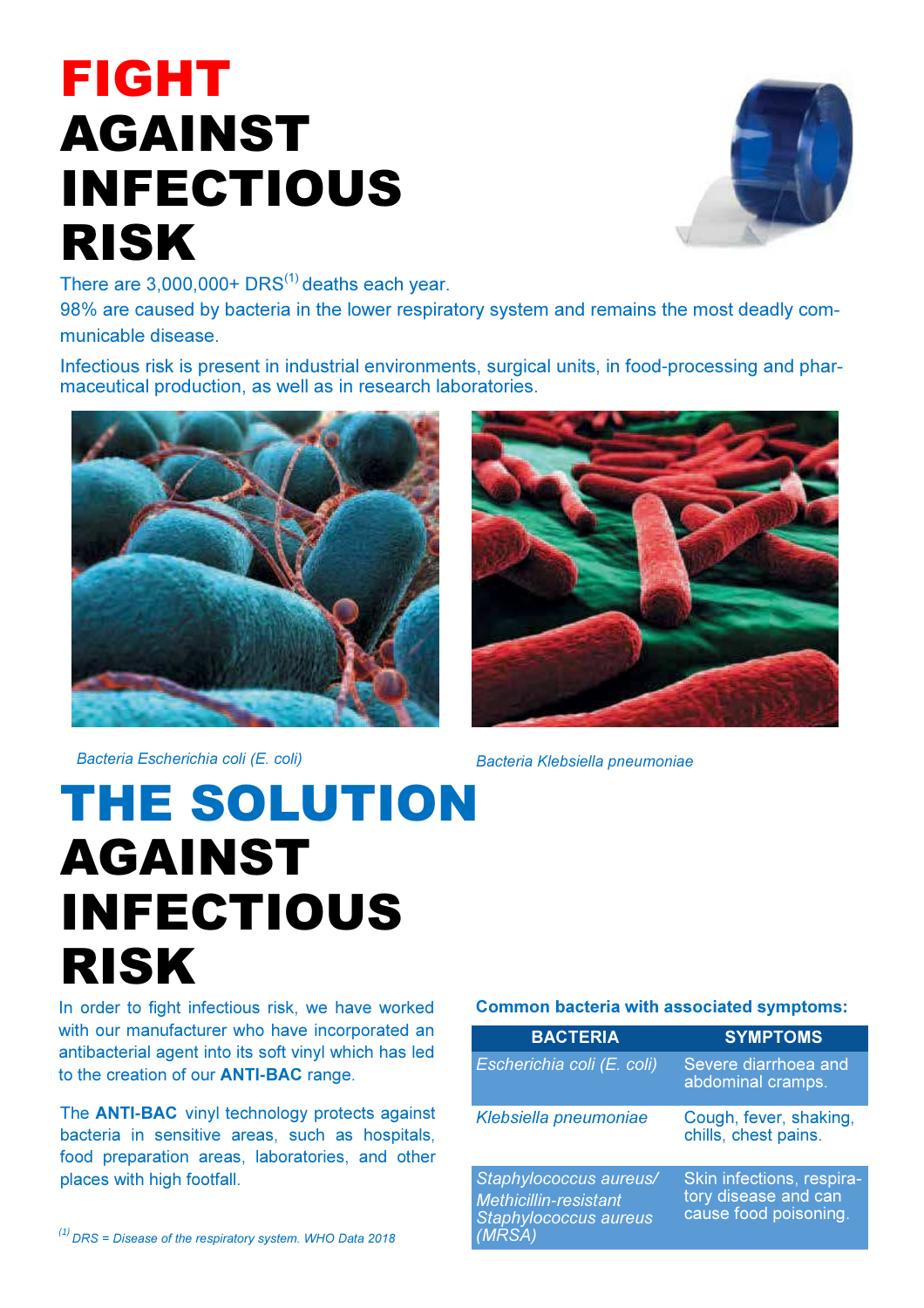### THE ANTI-BAC TECHNOLOGY

The ANTI-BAC technology incorporates an antibacterial agent in the vinyl matrix making the surface active for a long lasting effect.

The antibacterial agent is entrapped in the soft vinyl compound.



The soft vinyl strip or sheet becomes antibacterial



### ANTI-BAC FEATURES

Antibacterial efficiency.

 ANTI**-**BAC has over 99.9% efficiency on most bacteria.

#### Long**-**lasting efficiency.

 ANTI**-**BAC keeps its efficiency even after being washed.

 ANTI**-**BAC requires only light maintenance, it can be washed with soapy water.



Tested by the Instut de Recherche Microbiologique, IRM, Mitry-Compans, France, during 2 years of use. Conforms with ISO 22196:2011 and JIS Z 2801:2000. Study available on request.

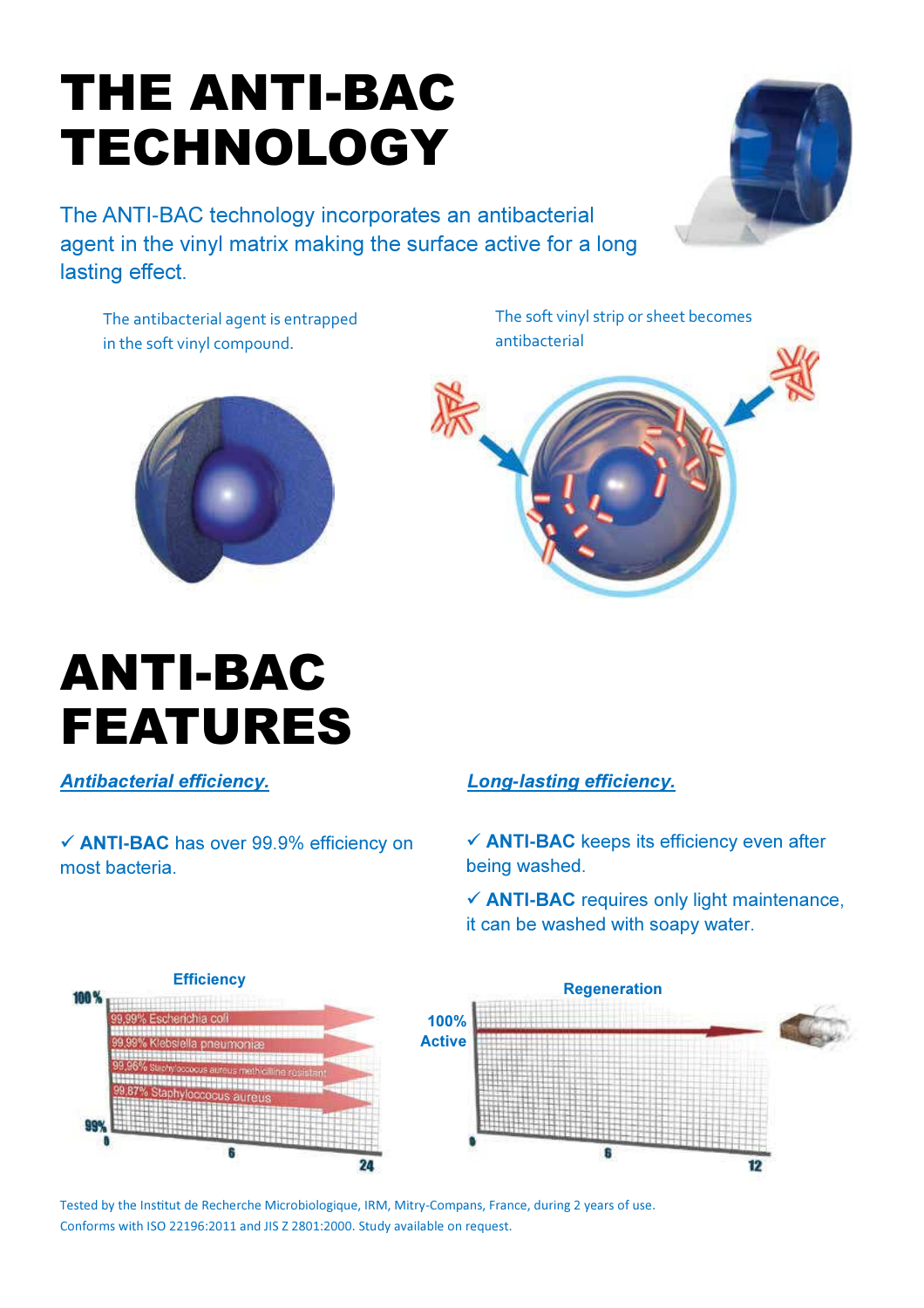### ISO TEST PROTOCOL

ANTI**-**BAC is compliant with the ISO 22196:2011 and the JIS Z 2801:2000 standards. Its efficiency has been tested over a period of 2 years



ANTI**-**BAC is stocked in the following sizes. Strip - 150mm x 2mm, 200mm x 2mm, 300mm x 3mm with ribbed options on the 200mm and 300mm for greater wear resistance. All rolls are 50 metres. Sheeting is available in 20 metre rolls, 1500mm wide by 7mm or 10mm thick. Additional sizes are available subject to minimum order quantity.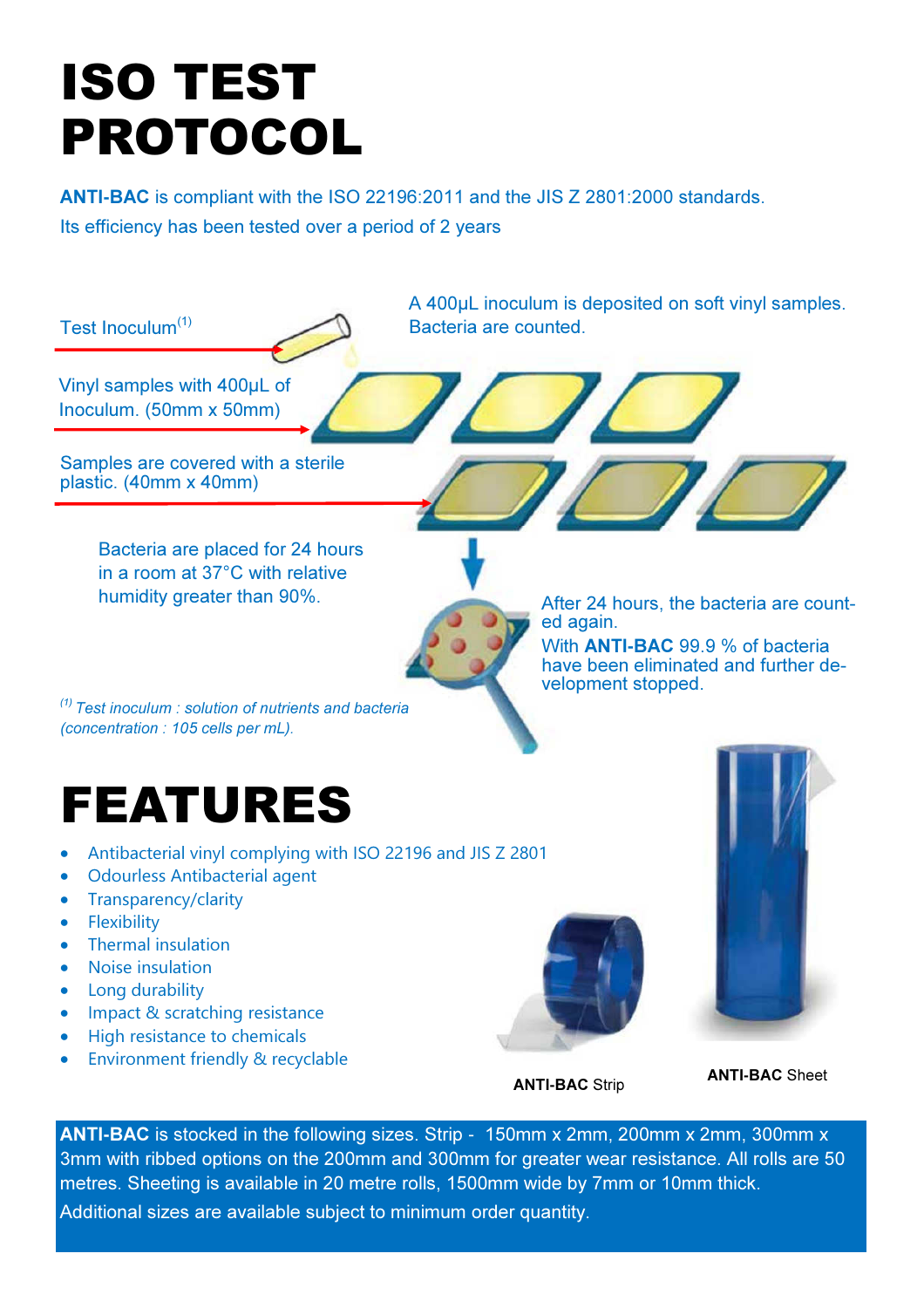## APPLICATIONS

ANTI-BAC vinyl has been specially formulated to bring antibacterial properties to flexible vinyl in addition to all of the vinyl's existing qualities (clarity, flexibility, brightness, durability, and strong resistance to impact).

ANTI-BAC complies with the International ISO 22196 and Japanese JIS Z 2801 standards to guarantee the highest Antibacterial effect.



ANTI-BAC prevents the development of bacterial niche and their proliferation in sensitive areas.

It is recommended in slaughterhouses, food preparation and food processing areas, restaurants, hospitals, pharmaceutical laboratories, health centres, schools, industrial premises and commercial shops, etc…



ANTI**-**BAC Curtain in Food Production Area ANTI**-**BAC Chiller Curtain







ANTI**-**BAC Crash Door ANTI**-**BAC Curtain in Refrigerated Lorry